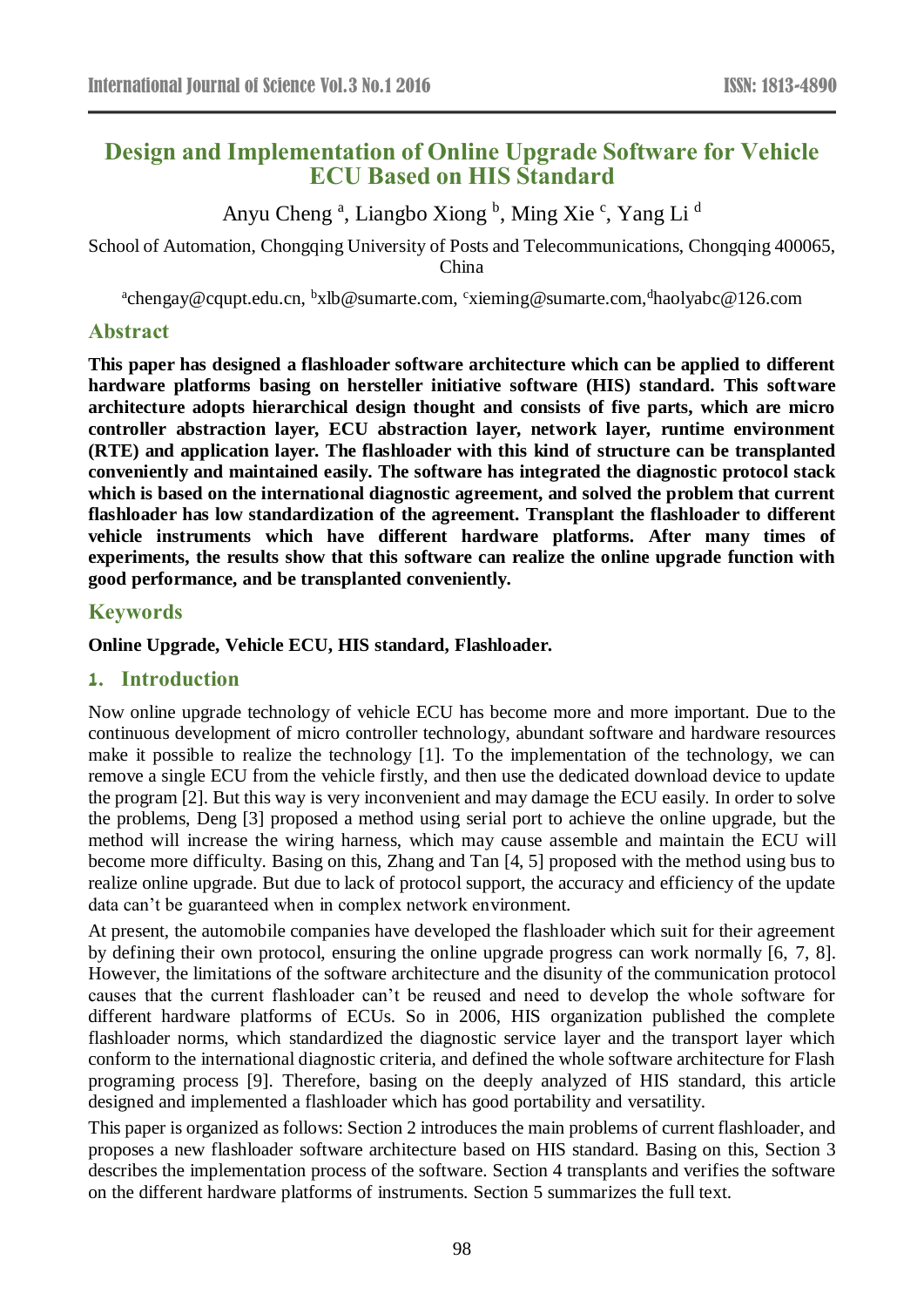# **2. Flashloader software architecture**

#### **2.1 Current problems of flashloader software architecture.**

HIS standard specifies the implementation of software architecture for micro controller should adopt the hierarchical approach, and each layer use the standard function interface to call. But the current flashloader software architecture all defined by automobile companies [10, 11], which is not strictly according to HIS standard and dependent between each layers. For example, in the flashloader described in the papers which are presented by Zhang and Yan [12, 13], the protocol stack of network layer calls the functions of underlying driver layer directly, and operates the physical address of the Flash. Because in different ECU the physical address allocation of flash is different. The method may cause transplanting the upper layer software lack of unity, and need to redevelopment all the upper software for different ECUs, which may extend the development cycle and increase cost.

The implementation of current flashloader adopts the custom protocol mostly [15], such as the custom protocol is shown in Fig. 1 which is used in the paper by Liu.



Fig. 1 Custom protocol example

In the protocol, PC sends online upgrade command message to the target ECU to achieve online update function. But without the response mechanism for all request messages, the security and reliability of the data transmission are not guaranteed. In this protocol, the ID of the message is  $0x13A - 0x13F$ , but in other custom protocols the ID may be different. The protocol of un-uniform is also the main factor of the difficult transplantation of the current online upgrade software.



Fig. 2 Flashloader software architecture

# **2.2 Flashloader software architecture based on HIS.**

In view of the problems of the present flashloader for vehicle ECU, after analysing the HIS software standard deeply, we adopt modular hierarchical design thought to design the flashloader software architecture, basing on the demand of the flashloader for ECU. The software architecture is shown in Fig. 2.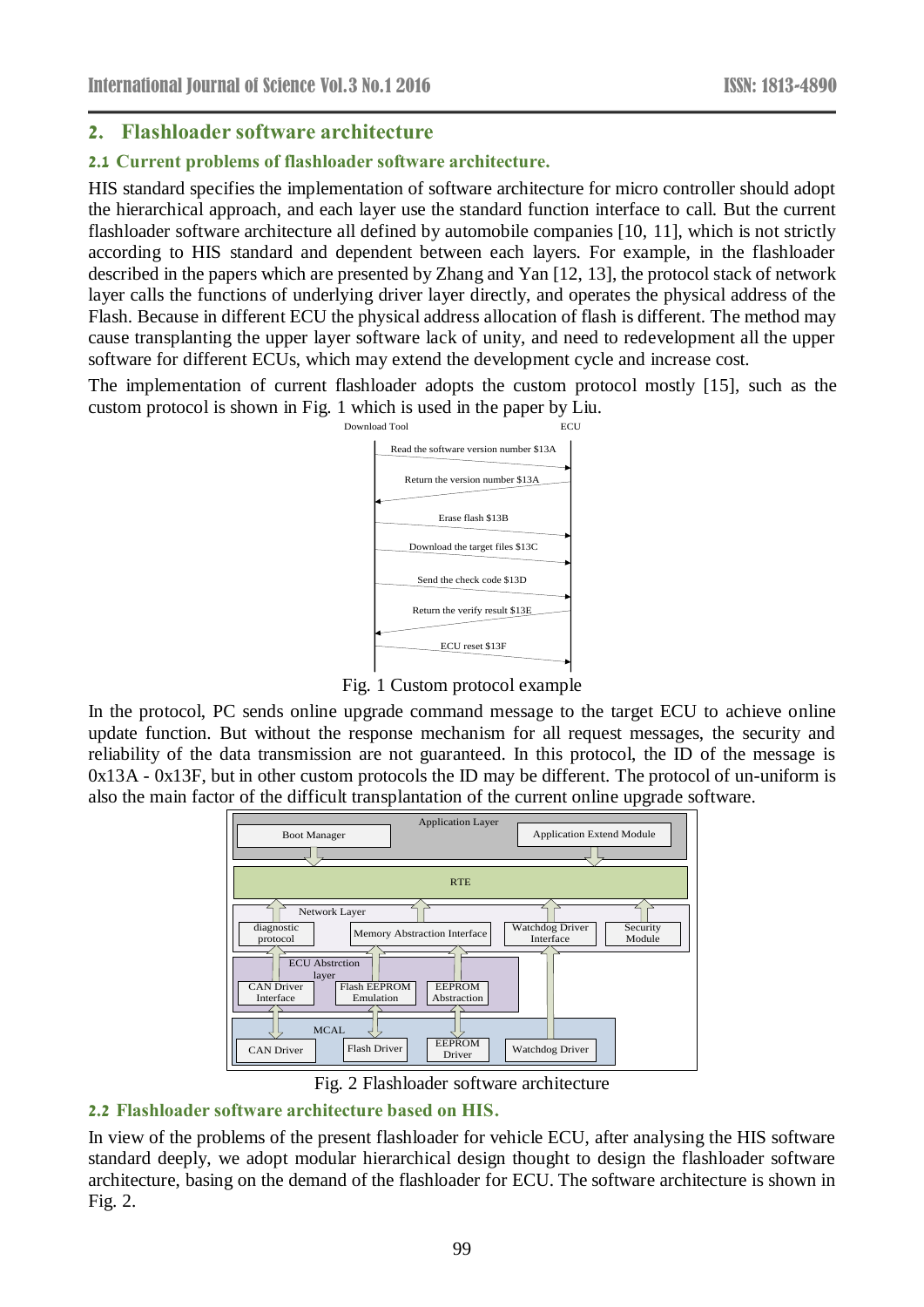The software architecture contains five layers, which are micro controller abstraction layer, ECU abstraction layer, network layer, RTE and application layer. The micro controller abstraction layer connects the software and the actual micro controller, mapping the function of the micro controller and the peripheral interface. ECU abstraction layer is used to provide all driver programs on the basic of the hardware. Network layer provides various services for the software. The main work of the RTE is to handle the data exchange between the application layer and the other layers, which is the foundation of the software transplantable. The application layer is used to handle the business and logic work according to the actual demand.

The workflow of the software architecture is starting from application layer. Firstly, call the hardware initialization functions are stored in the micro controller hardware abstraction layer. Then run the boot manager module. The boot manager module writes and reads EEPROM [through](javascript:void(0);) EEPROM driver interface, and judges the flag which is stored in EEPROM to decide whether the ECU is running application or flash loader currently. The detail work flow is shown in Fig. 3.



Fig. 4 The implementation process of flashloader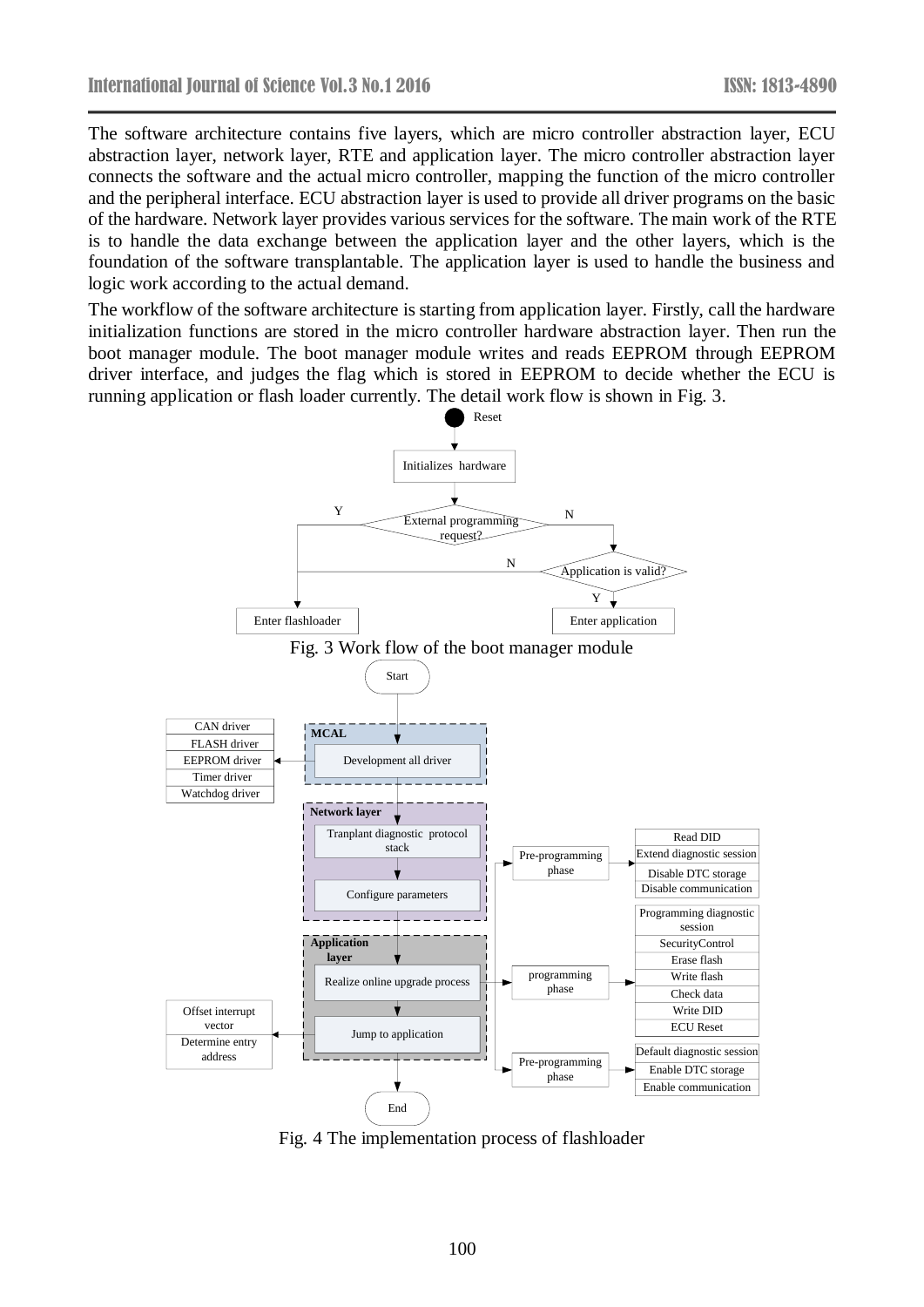# **3. The realization of flashloader**

#### **3.1 Entire realization process.**

When users are going to realize the software, first of all they should finish develop all drivers based on the specific ECU chip platform, including CAN, flash, EEPROM, timer and watchdog. Secondly, they should transplant the modular encapsulation source files to the network layer, which contains the network layer and the application layer of the diagnostic protocol stack, and configure all the configurable parameters. Finally, complete the whole process of online upgrade in the application layer, update and run the application. The detail implementation process is shown in Fig. 4.

#### **3.2 Specific realization.**

Due to each ECU has its own chip platform, all the drivers must be developed according to the specific chip platform. The realization of the diagnostic protocol stack is based on the international diagnostic agreement ISO 14229 and ISO 15765. To enhance the universality, the protocol stack specifies the format and the content of a message should adopt the international standards. For the convenience of transplanting the protocol stack in the different ECUs, this paper adopts the idea of modularization to encapsulate the diagnostic protocol stack, putting the data structure and the function prototypes of network layer and application layer in the header files, and then compiling the source files of functions to get the target code. Users just need to include the header files in their project and then compile all files and link the target code when operate the software.

The parameters which can be configured mainly include application layer parameters, network layer parameters, hardware platform parameters, message addressing mode, message ID and so on. The detail configuration information is shown in Table 1.

| Configurable<br>parameter types |                            | Parameters                                                                                         | Describe                                                              |  |
|---------------------------------|----------------------------|----------------------------------------------------------------------------------------------------|-----------------------------------------------------------------------|--|
|                                 | services                   | SID 10, SID 11, SID 27, SID 22 SID<br>28, SID 2E, SID 31, SID 34 SID 36,<br>SID 3E, SID 37, SID 85 | Configure the services and its<br>sub function according to<br>demand |  |
| Application layer               | P <sub>2</sub> *Client     | Value scope:0-5000ms Value                                                                         |                                                                       |  |
| parameters                      | Timer parameters           | P <sub>2</sub> *Server                                                                             | scope:0-2000ms Value                                                  |  |
|                                 |                            | P <sub>2</sub> Client                                                                              | scope:0-150ms<br>Value                                                |  |
|                                 |                            | P2Server                                                                                           | scope:0-50ms                                                          |  |
| Network layer<br>parameters     | Control                    | Stmin                                                                                              | 1 <sub>ms</sub>                                                       |  |
|                                 | parameters                 | <b>Blocksize</b>                                                                                   | 8byte                                                                 |  |
|                                 | Timer parameters           | $N_As, N_Bs, N_Cs$<br>N_Ar, N_Br, N_Cr                                                             | Value scope:0-150ms                                                   |  |
| Hardware<br>platform            | Application layer          | Main receive cache size<br>Sub<br>receive cache size<br>Send<br>cache size                         | Configure the parameters<br>according to hardware resource            |  |
| parameters                      | Network layer              | Network layer cache size                                                                           |                                                                       |  |
| Other parameters                | Message<br>addressing mode | Routine addressing<br>Routine constant addressing<br>Extend addressing<br>Mixed addressing         | Configure the message<br>addressing mode and ID                       |  |
|                                 | Message ID                 | Physical request message ID<br>Function request message ID<br>Response message ID                  | according to demand                                                   |  |

Table 1 The information of configurable parameters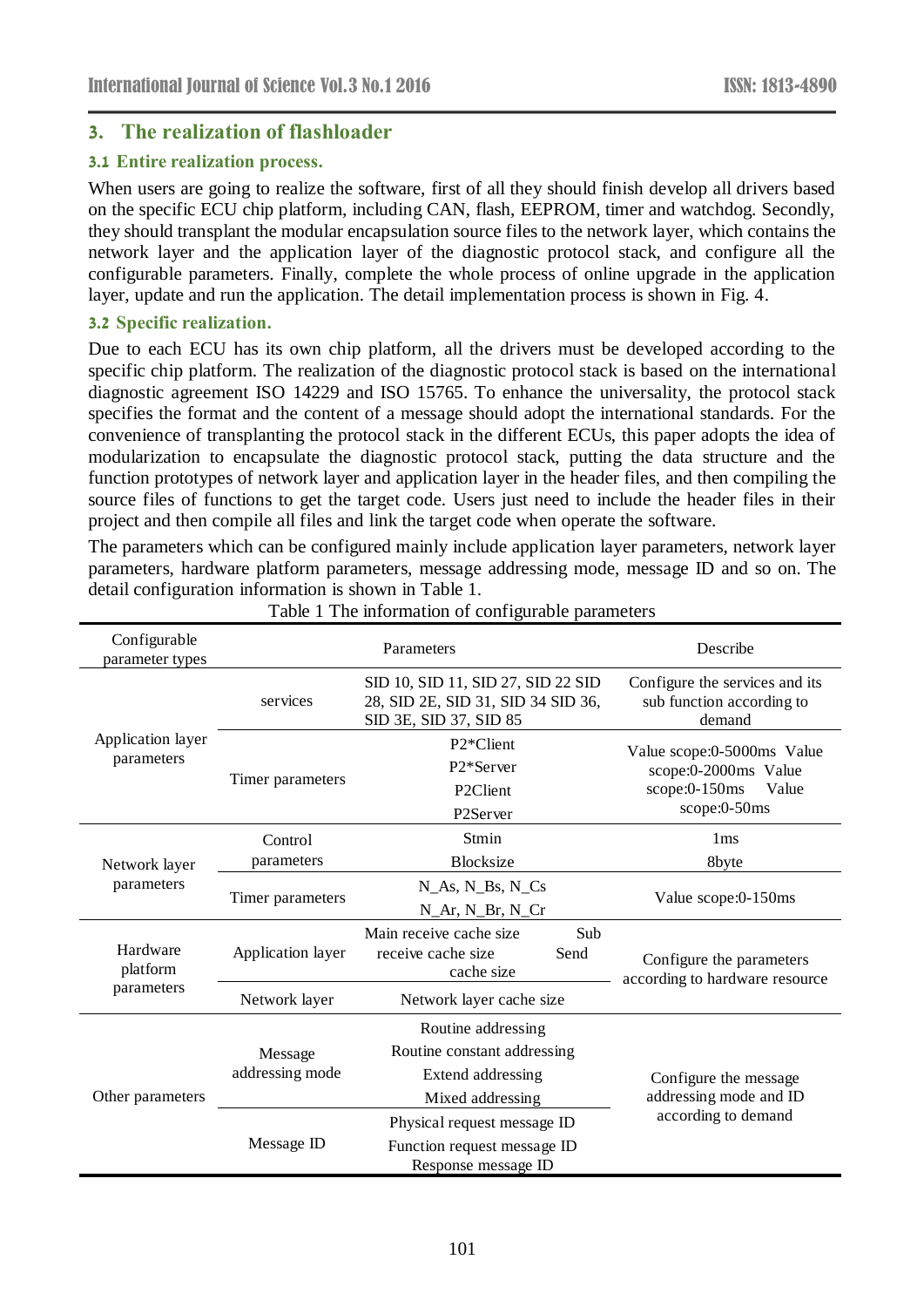The online upgrade process for vehicle ECU is the reprogramming process of flash, which mainly includes pre-programming stage, programming stage and post - programming stage. The main function of pre - programming stage is to check whether current programming conditions are suit for the demand of online upgrade for ECU or not, and configure the current network environment to ensure that ECU can enter into an appropriate programming environment. The main function of programming stage is to complete the external programming device access authorization, [download](javascript:void(0);) flash driver and application, and then check all of the data. The main function of post - programming stage is to restore the normal communication and the DTC record of the other ECU on the network, and request to turn the current diagnostic session model into default session. The detail implementation steps are shown in Fig. 5.

After finishing update the application, programs running in the ECU should change from flashloader to application. Flashloader and application are stored in the flash memory with the method of partition. If the flashloader adopts the default interrupt vector table, the application should adopt the interrupt vector table which had been offset. The two interrupt addresses shouldn't be overlapped. Otherwise it will cause the interrupt conflict so that the application couldn't run normally. Due to different applications have different sizes, and their own application entry address, we must fix on the application entry address, insuring the ECU can jump to application normally.



Fig. 5 Flash reprogramming process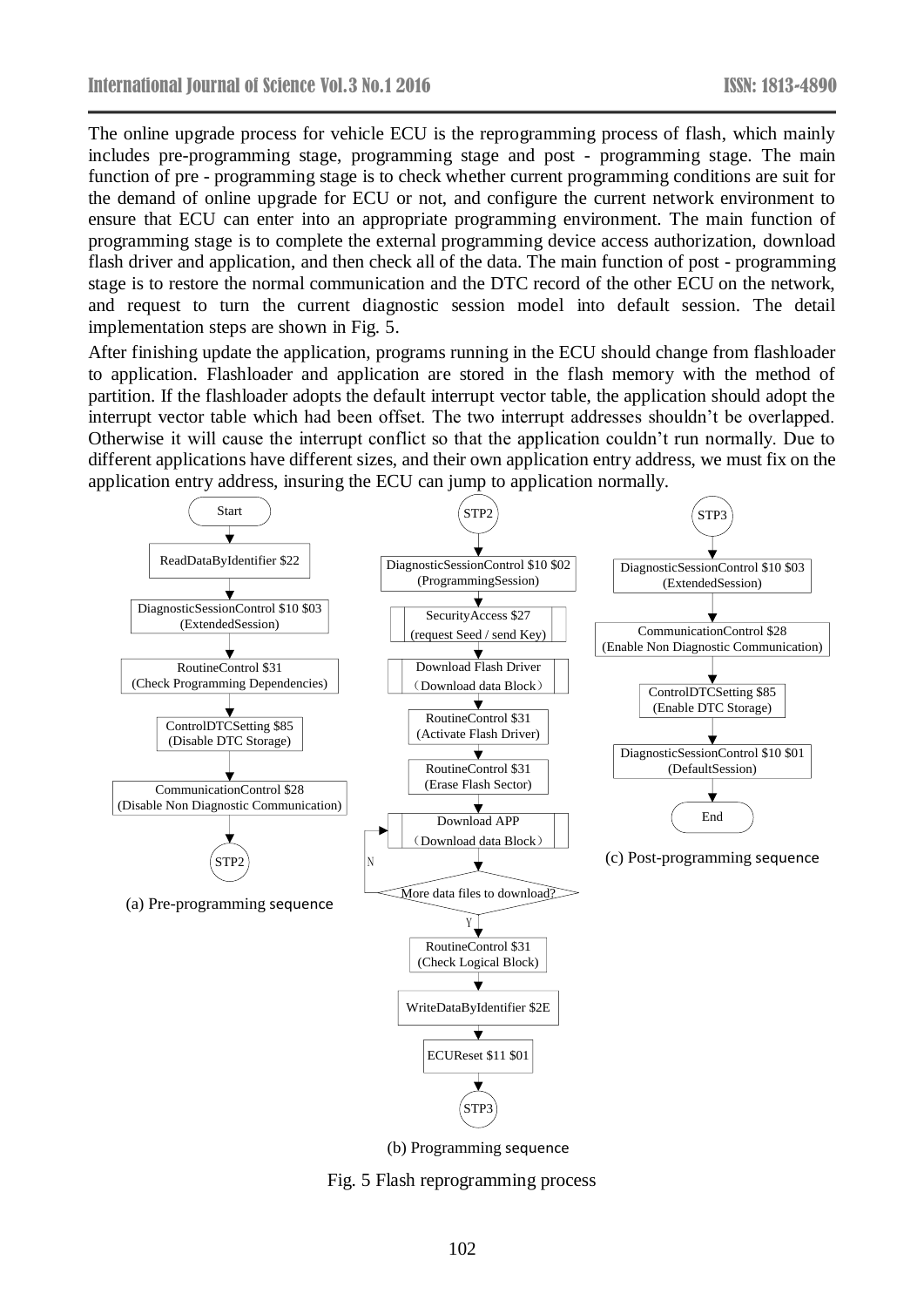# **4. Transplantation and verify the software**

We transplanted the flashloader to two vehicle instruments and updated their application. The chip platforms of the two instruments are Freescale MPC5645S and TI TMS320F28035, both of which are 32-bit micro controllers, and their internal flash can be divided into different size of sections. Users can erase and write single or multiple sections assigned, and the detail memory allocation is shown in Fig. 6. To avoid happening the situation of erasing application by mistake, when the application is updated the flash driver is downloaded to the RAM by CAN bus. When power off the data of the flash driver will be lost, and not always stored in the flashloader programs.

We test the software on the two [instruments](javascript:void(0);). Firstly, we should connect the target ECU to the PC by USB - CAN adapter, and configure the detailed information of PC. Secondly, we should import the object files to the download tool and start to update the application. When the online upgrade process had been finished, the data which are stored in the target ECU flash memory as is shown in Fig. 7. The application image files of the two [instruments](javascript:void(0);) as are shown in Fig. 8 and Fig. 9. By comparing the data we can find that all the data are exactly the same, which means that the target files have been written to the specified space accurately, and the online upgrade function is achieved.



Fig. 7 The data of the target ECU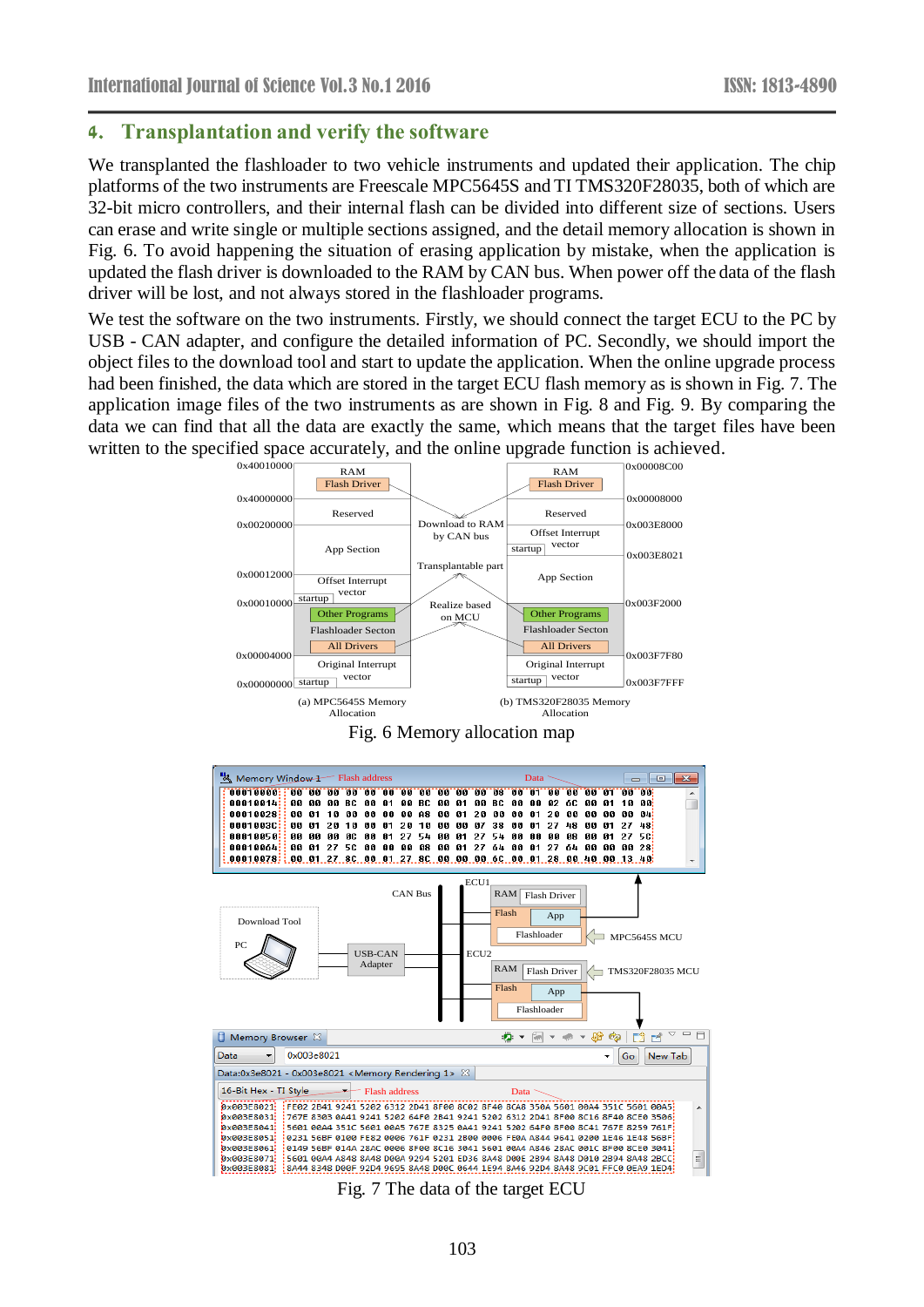|       |                 | 文件(F) 编辑(E)        |                     |       |       |                                                                             |
|-------|-----------------|--------------------|---------------------|-------|-------|-----------------------------------------------------------------------------|
|       |                 |                    | 格式(O)               | 查看(V) | 帮助(H) |                                                                             |
|       |                 | S0030000DE Address |                     |       | Data  | Checksum                                                                    |
|       |                 |                    |                     |       |       |                                                                             |
|       |                 |                    |                     |       |       | S31900010014000000BC000100BC000100BC0000026C000110001C                      |
|       |                 |                    |                     |       |       | 531900010030000120100001201000000738000127480001274828                      |
|       |                 |                    |                     |       |       | S31900010050000000000001275400012754000000080001275005                      |
|       |                 |                    |                     |       |       | S319000100640001275C00000008000127640001276400000028B5                      |
|       |                 |                    |                     |       |       | S319000100780001278C0001278C0000006C0001280040001340DDX                     |
|       | app.hex - 记事本 / |                    | <b>High address</b> |       |       | Fig. 8 Application image file of the MPC5645S platform                      |
| 文件(F) | 编辑(E) /格式(O)    |                    | 查看(V) 帮助(H)         |       |       |                                                                             |
|       | :02000004003EBC |                    | Low address         |       | Data  |                                                                             |
|       |                 |                    |                     |       |       | :20802100FE022B419241520263122D418F008C028F408CA8350A560100A4351C560100A522 |
|       |                 |                    |                     |       |       | :20803100767E83030A419241520264F02B419241520263122D418F008C168F408CE03506D2 |
|       |                 |                    |                     |       |       | :20804100560100A4351C560100A5767E83250A419241520264F08F008C41767E8259761RB5 |
|       |                 |                    |                     |       |       | :20805100023156BF0100FE820006761F02312B000006FE0AA844964102001E461E4856BF9B |
|       |                 |                    |                     |       |       | :20806100014956BF014A28AC00068F008C163041560100A4A84628AC001C8F008CE0304194 |
|       |                 |                    |                     |       |       | :20807100560100A4A8488A48D00A92945201ED368A48D00E2B948A48D0102B948A482BCC13 |
|       |                 |                    |                     |       |       | :208081008A448348D00F92D496958A48D00C06441E948A4692D48A489C01FFC00EA91ED41F |

Fig. 9 Application image file of the TMS320F28035 platform

# **5. Conclusion**

This paper has designed and implemented a flashloader software architecture for vehicle ECU which can be applied to different hardware platforms. The software architecture adopts hierarchical design thought. The upper software calls the underlying drivers through HIS standard function interfaces, and ignores the details of the different hardware platforms. This software integrates the diagnostic protocol stack which is based on international diagnostic agreement ISO 14229 and ISO 15765, ruled the format and the content of the online upgrade message which should adopt the international standard. We have tested the flashloader on two different vehicle instruments in which the hardware platforms are different, and the result is that the software can be transplanted easily and can realize the online upgrade function normally.

# **References**

- [1] Yang J, Zhao G. The transplant and compile of Bootloader in embedded system[J]. Journal of Sichuan University, 2007, 44(4): 835-839.
- [2] Zhang A Y, Zhu X M, Yang C. Development of the Bootloader Function of Electronic Control System[J]. Modern Vehicle Power, 2010, 4(4): 17-19.
- [3] Deng H. Design of TMS320C6713 Flash Application Upgrading Online Based on the Serial Port[J]. Ship Electronic Engineering, 2009, 29(5): 120-122.
- [4] Zhang H, Zhan D A. Design of Vehicle Fault Diagnosis System Based on CAN Bus[J]. Automotive Engineering, 2008, 30(10): 934-937.
- [5] Tan T, Tang H, Zhou Y. Design and Implementation of Bootloader for Vehicle Control Unit Based on Can Bus[C]// Proceedings of the FISITA 2012 World Automotive Congress. Springer Berlin Heidelberg, 2013: 447-457.
- [6] Mu C Y, Sun L N, Du Z J, et al. Research and Development of Device for Downloading and Updating Software of Product ECU Based on Extended CCP[C]//2nd IEEE Conference on Industrial Electronics and Applications. IEEE, 2007: 2865-2869.
- [7] I Zhang Y, Bao K J. Design and Implementation of BootLoader for Vehicle Control Unit[J]. Computer Engineering, 2011, 37(12): 233-235.
- [8] Wang Y, Lin Z. Stable In-circuit Programming of Flash Memory in Freescale's MC9S12 MCU Family[C]// Proceedings of the 2010 International Conference on Measuring Technology and Mechatronics Automation - Volume 03 IEEE Computer Society, 2010: 477-480.
- [9] DaimlerChrysler AG. HIS Flashloader Specification Version 1.1[S]. 2006.